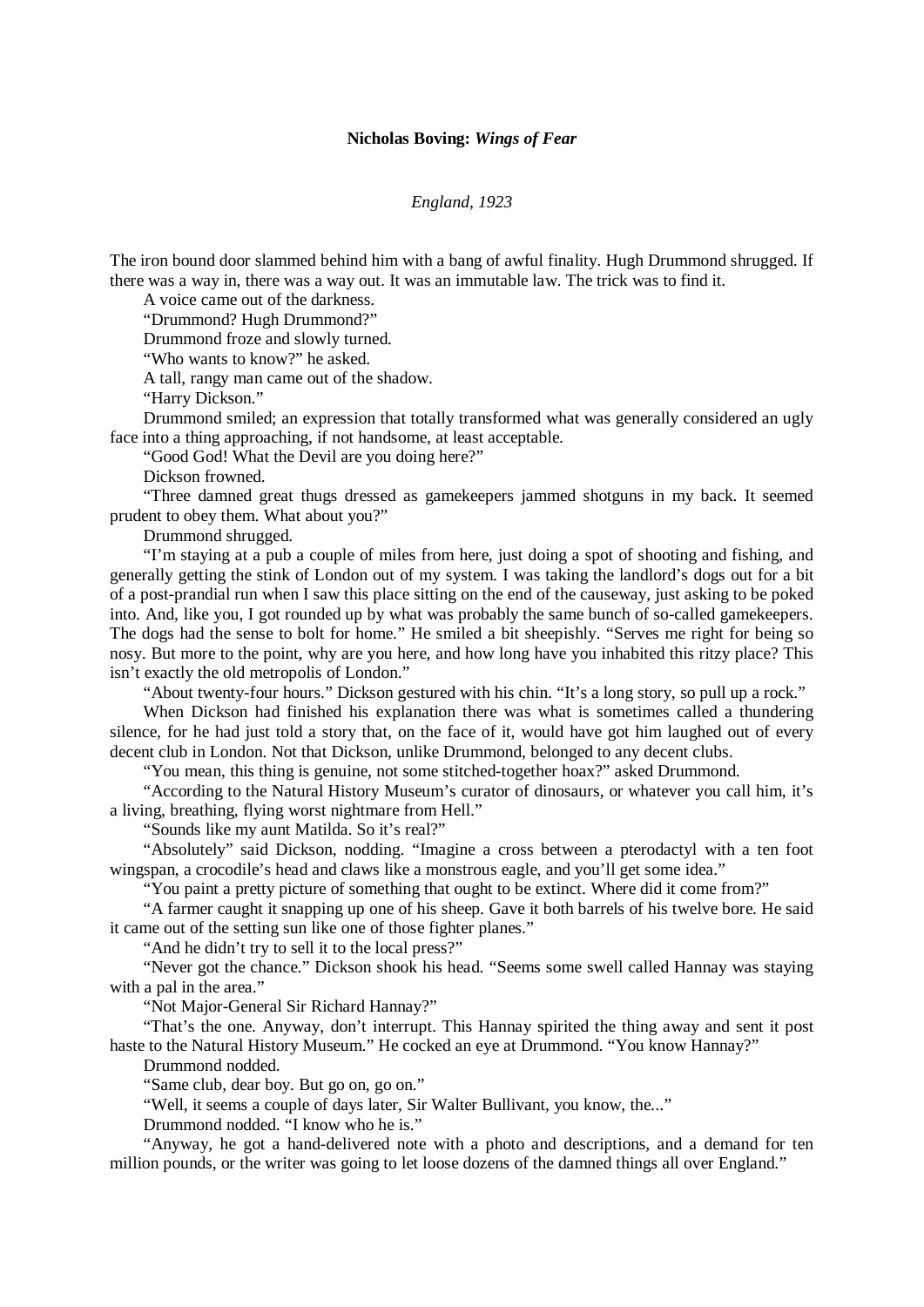"How did you get involved?" asked Drummond. "Oh, of course, you were some sort of spook during the war."

"Bullivant wanted it kept quiet: a secret investigation. He remembered me and roped me in."

"Why not the police?" inquired Drummond.

"Bullivant said he didn't want a bunch of coppers tramping across the West of Scotland asking questions and scaring the locals."

"The farmer?"

"Given untold gold and threatened within an inch of his life."

Drummond's next question was deceptively quiet:

"Found out anything yet?"

Dickson wasn't deceived. He knew his man of old. The slightly loony front hid a startling capacity for getting at the truth, and then dealing with the problem effectively. There was a twinkle in his eye.

"I left the best bit for last. The letter was signed."

The silence was palpable.

"Does the name 'Peterson' mean anything to you?"

The palpable silence deepened. Drummond's face got uglier and granitic. Slowly he stood up, went to the door, then turned.

"I suppose you know you've got my full attention."

"Rather thought I would," said Dickson, smiling.

Drummond looked upwards. "Then this is..."

"The lion's den, yes."

"How the Devil did you find it? I mean, dear old Carl is a wily bird. He doesn't usually exactly advertize his presence."

"How are the mighty fallen." Dickson looked self-satisfied. "The trouble with this kind of place is, they aren't quite ten a penny; at least, not livable castles sufficiently far from nosy neighbors. And you can't exactly go around knocking on doors asking if they're for rent, or do they have nice dungeons and assorted barns. I mean, you might raise one or two eyebrows."

"With you so far old bean," nodded Drummond.

"Discrete inquiries with local bobbies, the aforementioned farmer, and one or two chaps who specialize in arranging rents and sales and so on, and I managed to zero in on this place. Added to which, I narrowed it down when I mention a fellow accompanied by a stunningly beautiful woman. You'd be amazed at how many chaps remembered dear Irma."

"No wonder Bullivant roped you in."

"Elementary, my dear chap. Any detective could have done it."

Drummond digested the information.

"One wonders how dear Carl has managed the impossible this time. I mean, for God's sake, dinosaurs are extinct and you can't just whistle up something like that."

Dickson's face had also lost its humor.

"You can if you have a tame mad vivisectionist called Doctor Lerne who's been known to carry out successful organ transplants, both between men and animals. It seems this Lerne was a student of Moreau, or something like that…"

"Sorry old bean, you've lost me," said Drummond, puzzled.

"Moreau"

"More of who?"

"Doctor Moreau," sighed Dickson. "Name means anything?"

Drummond's brow furrowed, then enlightenment dawned.

"Good God! The fellow who had that dreadful island? But that was years ago."

"That's the man."

"The how the deuce does he fit in?"

Harry shook his head. "He doesn't. But Lerne is ten times more capable than Moreau ever was."

"And you know this how?"

"Peterson came and gave me an orientation lecture just after I was nabbed."

Drummond's slightly oafish exterior slipped away like a snake's skin. Dickson wondered why he bothered with it, but realized it was actually a very good disguise.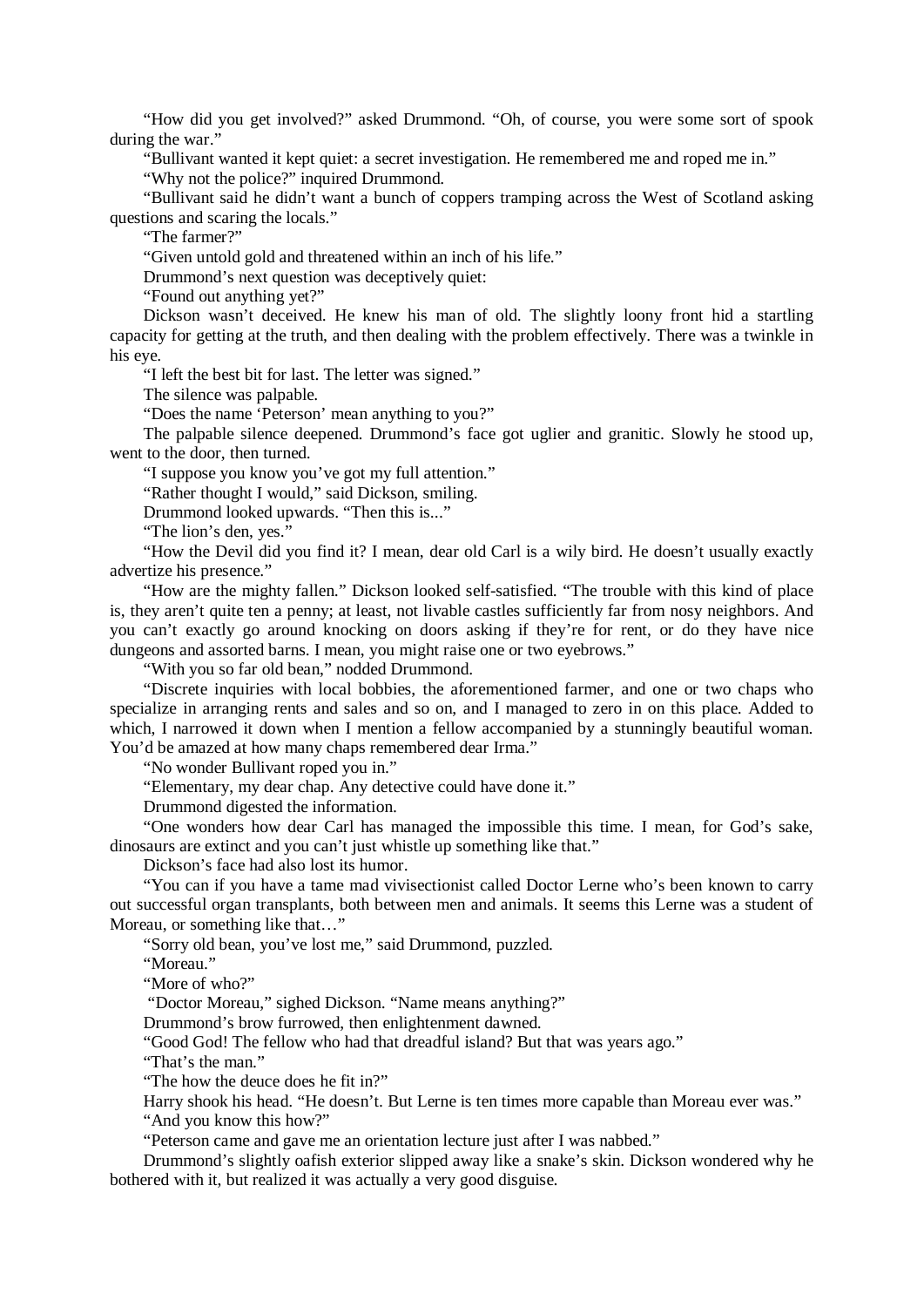"And old Carl vouchsafed this unto you?"

"Word for word."

"So this really is a stitched together monstrosity after all, a one-off that got shot," said Drummond, his expression lightening.

His optimism was lowered several rungs by Dickson's answer:

"Unfortunately no. The thing is literally a biological creation. God knows how Lerne did it, and the Natural History Museum is utterly mystified. There was a report of a bunch of dinosaurs discovered in a valley in the Auvergne near Gambertin… Perhaps that was the source of Lerne's samples? Who knows? But there it is. And according to the brains, if he's done one he can do as many as he likes." He managed a smile. "It seems Peterson has a bit of a sense of humor because he's called it *Diablosaurus Petersonii.*"

"And you say he signed the letter as well?" asked Drummond, frowning. "That was stupid: Carl must be slipping. Anyway, he has no sense of humor: more a god complex." He turned and stared through the bars. "The problem is, how the Devil do we get out of here and put a spoke in his wheel?"

"Well, unless he intends to starve us to death, at some time someone's going to come along with our dinner. All we have to do is..."

"Biff them over the head, do a bit of wrecking, collar Carl, and put the rest in the hands of the police. Problem solved. Can't think why I didn't think of it."

"If you're going to be negative and put it that way," said Dickson, looking slightly put out.

Drummond smiled cheerfully. The thought of action always brightened his outlook on life.

"Not at all, dear boy. Your scheme is perfectly sound. The only fly in the ointment might be that they'll come in gaggles and have guns, and we've got our hands firmly tied behind our backs."

Irma Peterson fitted a cigarette into her long holder and lit it. She blew a plume of smoke and looked across the room to where Carl Peterson stood silhouetted at a tall window.

"So our nemesis is finally behind bars. I wonder how he found us.

"His usual inane luck," replied Peterson, shrugging.

"The other will tell him if it's a coincidence, of course."

"I do not believe in coincidences."

"What do you intend this time?"

Peterson continued his study of a pair of hunting falcons.

"A final solution naturally. I cannot risk his meddling."

Irma seemed amused.

"He does have a way of spoiling things, does he not?"

Peterson turned to face her.

"There are more than twenty diablosaurs in the barn already. They are no doubt hungry. Even Drummond cannot escape such creatures."

Irma raised one perfect eyebrow. It seemed that even she found such an end disquieting for a man she reluctantly admired. Without comment, she picked up a magazine and absently flicked through the glossy pages.

Peterson strolled slowly to an escritoire, chose a cigar from a humidor and lit it with evident satisfaction.

"I shall be with Lerne," he said. A mantelpiece clock chimed for attention He glanced at it. "We dine at eight. After that I shall see to Drummond and the other interfering fool."

Major-General Sir Richard Hannay looked across the large desk at Sir Walter Bullivant. The great man seemed worried.

"No word from Harry Dickson?" Hannay inquired.

Bullivant toyed with a pencil then threw it down in a gesture of frustration.

"Nothing. He's missed his schedule. It's been twenty-four hours. I tell you, Hannay, I'm worried."

"There may be any number of reasons. He may be close to his man and not able to risk giving himself away."

Bullivant's expression didn't change.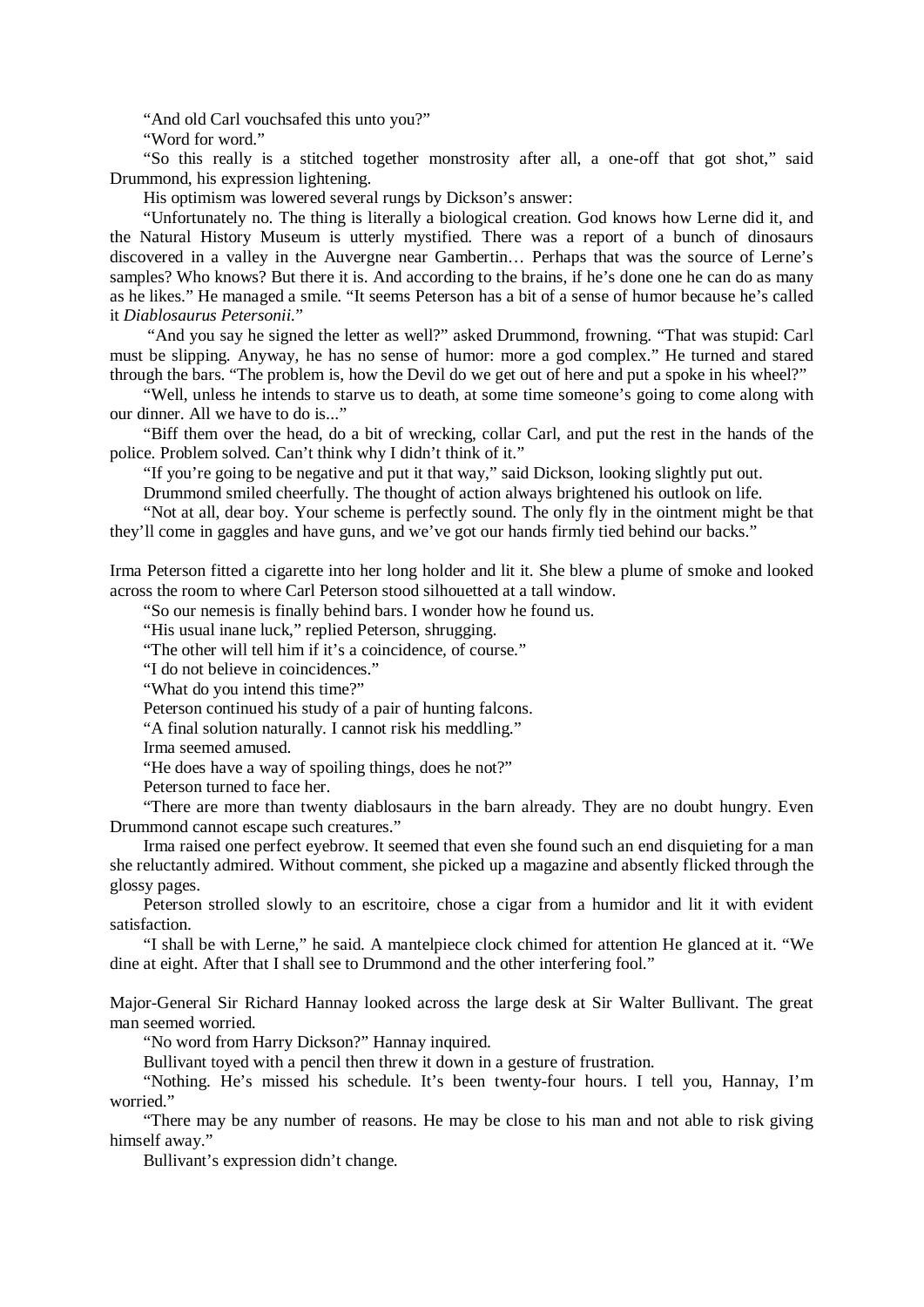"Perhaps. But his mandate at first was to observe and report back. Dash it all, I'd send in the army if I thought it would do any good. The deuce of it is that it's on a spit, accessible only by a causeway and cut off by high tide, and he has a steam yacht. The moment our man smelled a rat, he'd be gone and in international waters. We'd be back where we started with this horror still looming."

"You're convinced he's genuine?" said Hannay.

"Horribly." Bullivant waved a dismissive hand. "The money is nothing. But once he's got it, what's to stop him unleashing the things anyway. God knows he hates us enough."

Hannay crossed one tweed covered leg over the other. His tone was casual.

"I don't suppose it would help if I went up and took a look?"

Sir Walter jumped at the offer.

"Would you? I mean, could you? What about your wife?"

"Mary's at Cannes with Janet Roylance, and Peter John's at school. So, you see, I'm my own man at the moment, just roughing it at my club. I'd welcome a bit of action."

"I'd be damned glad if you would," said Bullivant.

Hannay got up.

"As old Peter Pienaar would have said, we shall make a plan."

Five minutes later Major-General Sir Richard Hannay left the august portals of the Home Office and was striding across St. James's Park towards his club. There was a twinkle in his eye and a spring in his step. He would take the night train to Glasgow.

Carl Peterson entered the laboratory in the ancient Castle Dubh. He stood in the doorway watching the genius of his newest confederate, Doctor Lerne. His thoughts on the subject of the good doctor were not pleasant, and he wondered what the man would have said if he knew what would occur once his usefulness was at an end. He also thought the castle's name was appropriate, for it was black indeed.

"Good evening Doctor," he said. "I trust that all goes according to plan."

It was not a question, but the doctor was oblivious to the veiled threat. He unbent his back from peering into a microscope and pushed his small round spectacles to the top of his thinning forehead.

"You trust correctly. What may I do for you Mr. Peterson?"

"Exactly what you are doing Doctor, but perhaps at a slightly accelerated pace."

Doctor Lerne turned back to his study of the microscope slide.

"These matters cannot be hurried."

His tone was a touch acerbic. Peterson answering smile was thin and lacked any degree of warmth.

"I have obtained two test subjects for you," he said.

Lerne jerked up.

"Who? Where?"

There was a quiver in his voice and stare in his eyes that betrayed a mind on the verge of madness or in the grip of drugs. Peterson ignored the question.

"How many diablosaurs have we now?"

"I have decided to call them *kraks*."

Peterson raised an angry eyebrow. "What they are called is for me to..." He stopped. Best to let it ride. He needed the doctor for the time being and, as Shakespeare had written, what's in a name. Lerne might call the creatures kraks, but the world would know them as *Diablosaurus Petersonii*, and tremble.

"How many, doctor?"

"Twenty three. More are… hatching as we speak." He advanced a couple of steps. "Well, what of these... subjects?"

Lerne's enthusiasm for the demonstration was replaced by his even keener enthusiasm for his creations. He beckoned eagerly.

"Come Mr. Peterson, come. Let me show you."

Peterson smiled inwardly. The man was undoubtedly mad, but also undoubtedly a genius. How else could one possibly describe someone who had achieved the impossible and literally created life? He allowed himself to be led into the huge stone barn attached to the castle by a newly constructed passageway.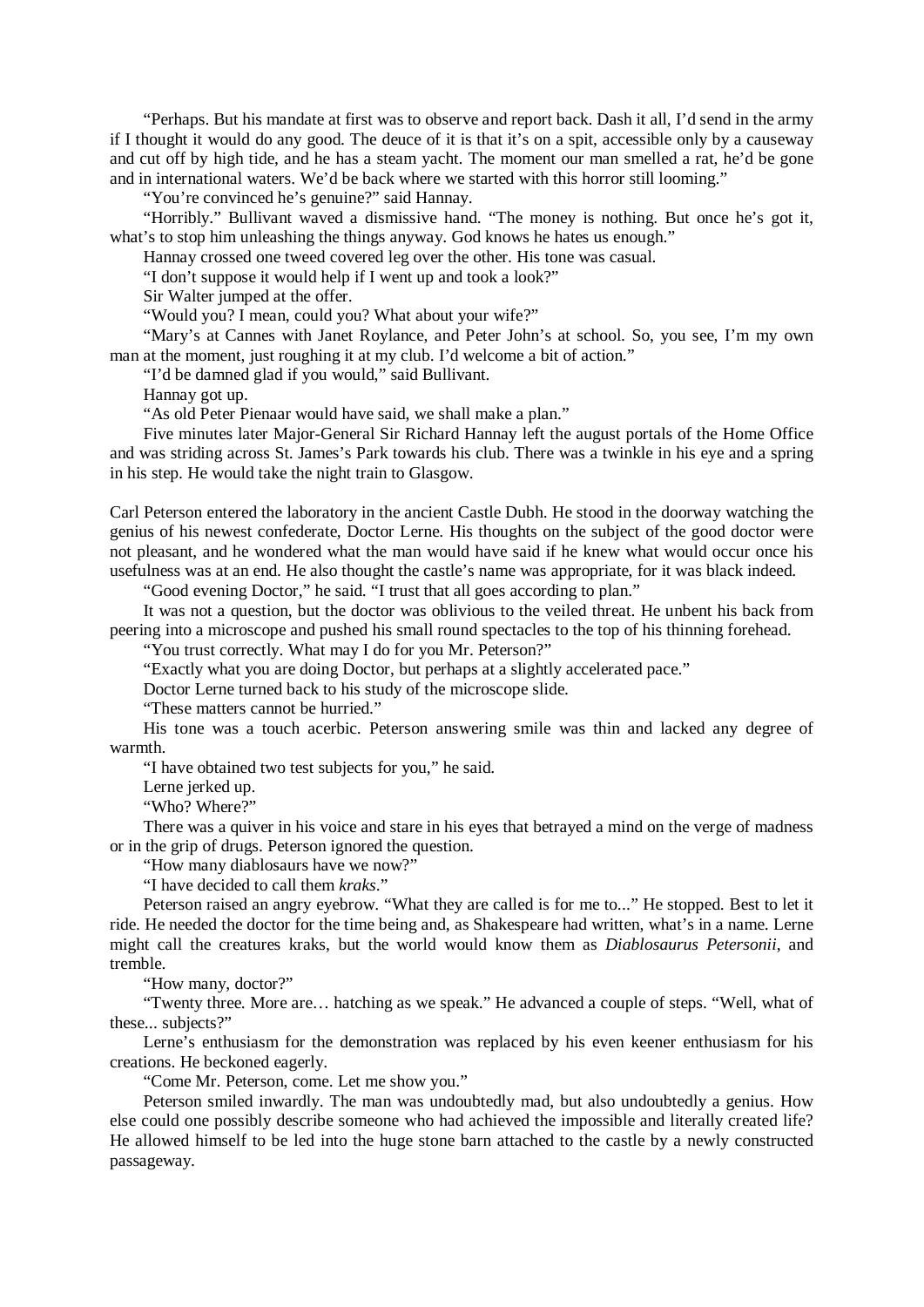The passage opened up into a closed off section constructed of steel bars. Beyond the bars was the barn, and in it were arranged in serried rows, a series of strong steel mesh cages.

In themselves, the cages were no different than those used to transport dangerous animals to and from a zoo. But in those cages there strode and hopped on huge raptor's talons, hissing like leaky steam valves, and clacking horrendous beaks as they flapped leather wings in attempts to escape their confinement, the fearsome creatures Peterson had named Diablosaurs.

Carl Peterson was a man whose emotions were as cold as ice water, but even he was glad of the strong bars protecting himself and the doctor. Genius indeed the doctor might be, but it had been his genius to realize the potential the creatures offered. Money indeed, and more than he could use in a lifetime, but, overall, had been the prospect of revenge over the country he had come to hate. An unpleasant smile lurked at the corners of his thin lips. Also revenge against his nemesis, that bungling oaf Bulldog Drummond.

He gave a low growl of anger as a thought crept unbidden into his mind. How had the fool found him? Irma had suggested coincidence: it was a possibility, even though he had no time for coincidences. How else could Drummond have...? He whirled about and returned along the passage to the laboratory. There he stopped while Lerne caught up.

Peterson drew on his cigar and examined the half inch of ash.

"I think we shall have a demonstration this evening after dinner"

He turned to go. Lerne called out, his voice agitated:

"I insist, Peterson. I must know who these... subjects are."

Peterson looked at him coldly.

"It is of no concern to you, doctor." He drew on his cigar and sauntered out of the laboratory. He called over his shoulder. "One hundred, doctor. I require one hundred. It is in our... agreement, remember?"

Not more than an hour after Drummond had been so unceremoniously shoved into the cellar; Major-General Sir Richard Hannay leaned back against the dry stone wall and steadied the telescope in the vee of his walking stick. The range was a little over a half mile. Castle Dubh stood out against the sea silvered by the morning sun. He did not find the sight particularly inspiring.

"The only chance is to go in after dark," he said to the man lounging at his side.

Archie Roylance was equally unimpressed.

"Never did much like night raids. I like to see my enemy."

Hannay lowered the telescope.

"That's because you were up at a couple of thousand feet. Down on the ground, darkness is your friend."

"Does the general have a plan?" Archie's tone was a touch sarcastic.

"A pincer movement should do it."

"There'll be guards roaming or I'm the Queen of Hearts."

"We need to cross the causeway," said Hannay, nodding. "What time is low water?"

"Round about ten, I think."

"And the moon?"

"First quarter and it rises at midnight."

Hannay raised his telescope and peered again at the castle. He snapped the scope shut.

"I think I'll send a telegram to Glasgow. There are a few lads from my old regiment who'd probably welcome a bit of sport."

"And the plan?" Archie insisted.

"We take as much explosives as can fit in a decent-sized push cart, and blow the place up. A ton should do the trick."

Archie Roylance had his own plan.

"Why not just whistle up a gunboat and blow the place to smithereens?"

Hannay rounded on him fiercely.

"Absolutely not. My God! Think of the outrage and questions in the House. The press would have a heyday and heads would probably roll. An explosion can be put down as a mystery, or an anarchist outrage. Bullivant could manage that, but not one of His Majesty's ships shelling private property."

Archie retreated, slightly abashed.